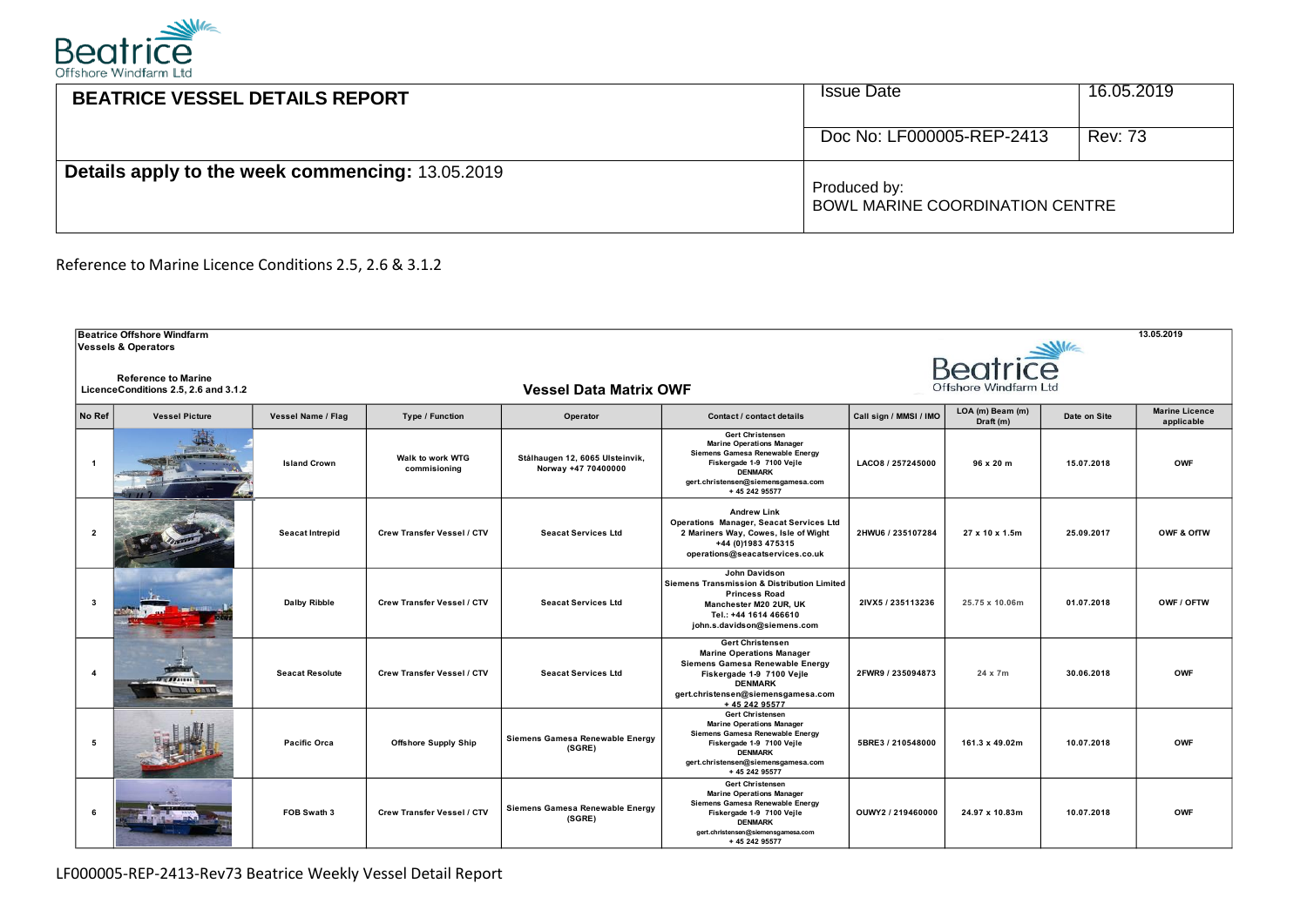

| <b>BEATRICE VESSEL DETAILS REPORT</b>            | <b>Issue Date</b>                               | 16.05.2019     |
|--------------------------------------------------|-------------------------------------------------|----------------|
|                                                  | Doc No: LF000005-REP-2413                       | <b>Rev: 73</b> |
| Details apply to the week commencing: 13.05.2019 | Produced by:<br>BOWL MARINE COORDINATION CENTRE |                |

Reference to Marine Licence Conditions 2.5, 2.6 & 3.1.2

| $\overline{7}$ |                 | <b>CTV Seacat Mischief</b>  | Crew Transfer Vessel / CTV         | Siemens Gamesa Renewable Energy<br>(SGRE) | <b>Barry Lucken</b><br><b>Offshore Service Manager</b><br><b>Beatrice Offshore Windfarm</b><br>+44 7921 836268<br>barry.lucken@siemensgamesa.com                                                    | 2IXU5 / 235113651               | $24 \times 8m$  | 15.08.2018 | OWF         |
|----------------|-----------------|-----------------------------|------------------------------------|-------------------------------------------|-----------------------------------------------------------------------------------------------------------------------------------------------------------------------------------------------------|---------------------------------|-----------------|------------|-------------|
|                |                 | <b>CTV Seacat Magic</b>     | <b>Crew Transfer Vessel / CTV</b>  | <b>Seacat Services Ltd</b>                | <b>Andrew Link</b><br><b>Operations Manager, Seacat Services Ltd</b><br>2 Mariners Way, Cowes, Isle of Wight<br>+44 (0)1983 475315<br>operations@seacatservices.co.uk                               | 2DJI2 / 235114973               | $23 \times 8$ m | 16.01.2019 | <b>OWF</b>  |
| 9              | A ANNA I<br>117 | <b>CTV Seacat Volunteer</b> | <b>Crew Transfer Vessel / CTV</b>  | <b>Seacat Services Ltd</b>                | <b>Andrew Link</b><br>Operations Manager, Seacat Services Ltd<br>2 Mariners Way, Cowes, Isle of Wight<br>+44 (0)1983 475315<br>operations@seacatservices.co.uk                                      | 2HCP6 / 235102528               | 24 x 8 x 1.4m   | 21.03.2019 | <b>OWF</b>  |
| 10             |                 | <b>Skandi Consrtuctor</b>   | Service Operations Vessel /<br>SOV | <b>DOF ASA Group</b>                      | John Davidson<br>Siemens Transmission & Distribution Limited<br><b>Princess Road</b><br>Manchester M20 2UR. UK<br>Tel.: +44 1614 466610<br>john.s.davidson@siemens.com                              | C6ZH8 / 311055900 /<br>9431642  | $120 \times 25$ | 21.03.2019 | <b>OFTW</b> |
| 11             |                 | <b>Rix Cheetah</b>          | <b>Crew Transfer Vessel / CTV</b>  | Seaway 7                                  | Seaway 7<br>Wick College Building 1st Floor,<br>The Shore, Wick Caithness Scotland<br>Email. beatrice-mc@subsea7.com<br>Rene Alferink Tel + 31 630 405584<br>Vincent Van Velzen Tel + 31 630 406174 | 2GGY7 / 235097312<br><b>IMO</b> | 25 x 7m         | 15.04.2019 | OWF         |
| 12             |                 | <b>Green Storm</b>          | <b>Crew Transfer Vessel / CTV</b>  | Seaway 7                                  | Seaway 7<br>Wick College Building 1st Floor,<br>The Shore, Wick Caithness Scotland<br>Email. beatrice-mc@subsea7.com<br>Rene Alferink Tel + 31 630 405584<br>Vincent Van Velzen Tel + 31 630 406174 | 2EXU3 / 235089035 /<br>9638240  | 25 x 10 m       | 26.04.2019 | <b>OWF</b>  |
| 13             |                 | <b>Rix Lion</b>             | <b>Crew Transfer Vessel / CTV</b>  | Seaway 7                                  | Seaway 7<br>Wick College Building 1st Floor,<br>The Shore, Wick Caithness Scotland<br>Email. beatrice-mc@subsea7.com<br>Rene Alferink Tel + 31 630 405584<br>Vincent Van Velzen Tel + 31 630 406174 | 2HOH3 / 235105282<br>IMO9745706 | 26 x 10 x 2.5m  | 06.05.2019 | <b>OWF</b>  |